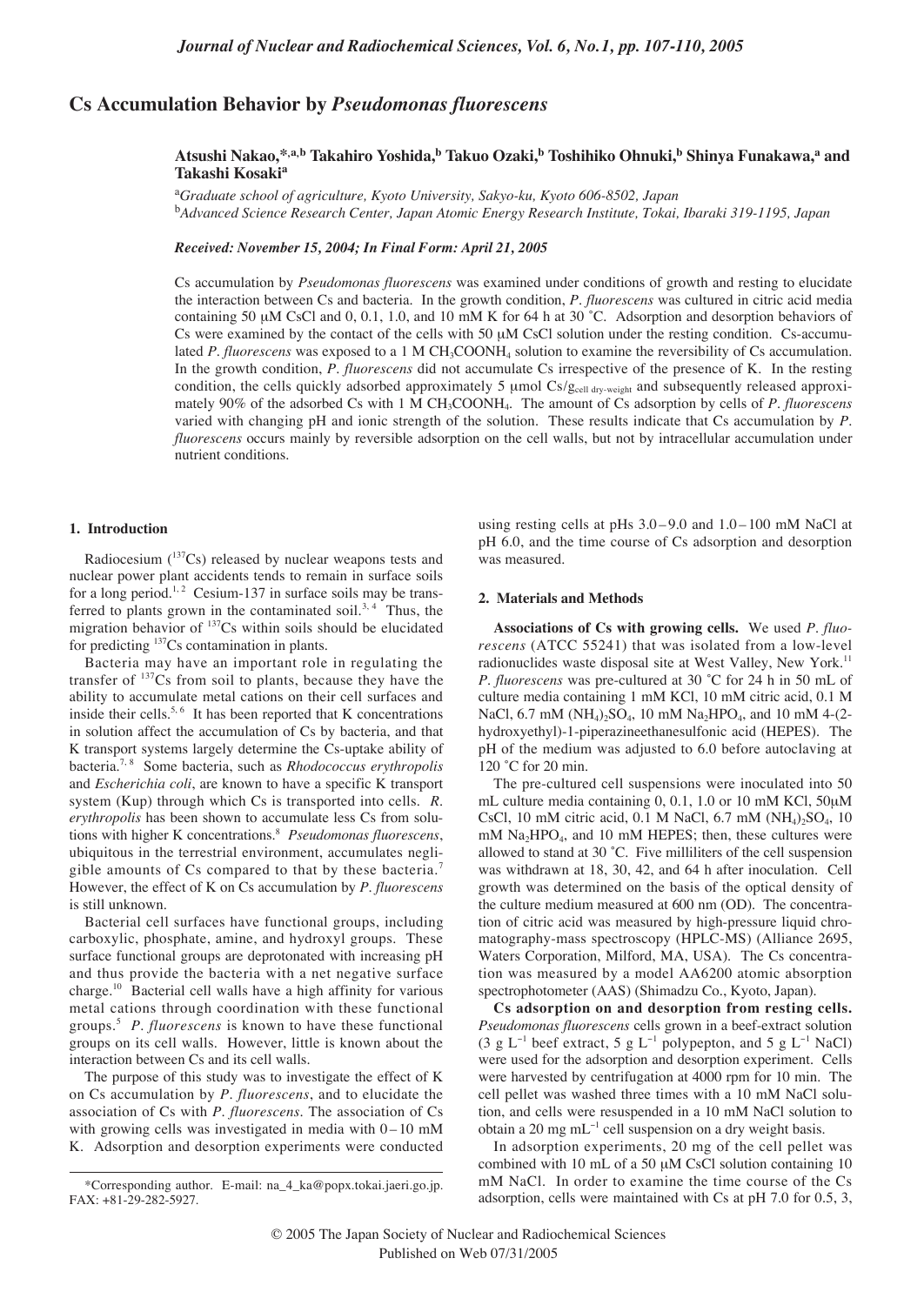12, and 24 h. In order to examine the effect of pH and ionic strength on the Cs adsorption by *P. fluorescens*, cells were also maintained with Cs at pHs 3.0, 7.0, and 9.0 and in 1, 10, and 100 mM NaCl for 12 h. After the controlled contact, supernatants were separated from the cells by centrifugation at 4000 rpm for 10 min. The Cs concentration in the supernatant was measured by AAS.

The cells maintained with the Cs solution containing 10 mM NaCl at pH 7.0 for 12 h were used for desorption experiments after washing the cells once with distilled water at pH 6.8 and collecting them by centrifugation at 4000 rpm for 10 min. The collected cells were resuspended in a 1 M  $CH_3COONH_4$  solution for 3, 12, 24, and 36 h. The suspensions were centrifuged at 4000 rpm for 10 min. The Cs concentrations in the supernatants were measured by AAS.

#### **3. Results and Discussions**

**Growth of** *P. fluorescens* **and its association with Cs.** Figures 1a and 1b show the time courses of the OD and the citric acid concentration, respectively, in the media containing different Cs concentrations after the inoculation of *P. fluorescens*. In the absence of K, the OD did not increase and the concentration of citric acid slightly decreased from 20 mM to 17 mM over 64 h. These results indicate that *P. fluorescens* cells did not grow in the absence of K.

In the medium containing 0.1 mM KCl, the OD increased gradually to 0.28 and the citric acid concentration decreased to 0.23 mM for 64 h. In the media containing 1.0 and 10 mM KCl, the OD increased to 0.58 and 0.60, respectively, for 42 h, when the citric acid concentration decreased to below the detection limit, and then gradually decreased through 64 h. These results indicate that the cell growth was influenced by K in the medium. The growth of *Rhodopseudomonas capsulata* cells is enhanced by 0.1 and 1.0 mM Cs even in the absence of K. *R. capsulata* has a specific K transporter (i.e. Kup), which shows low selectivity between K and  $Cs$ .<sup>12</sup> However, in this



**Figure 1.** Time-course of the (a) OD and (b) citric acid concentrations (mM) in medium solutions containing Cs of 50  $\mu$ M and K of 0, 0.1, 1.0, or 10 mM after the inoculation of *P. fluorescens*. The bars show the standard deviation for triplicate measurements of individual K concentrations.

study, the presence of Cs without K did not result in the growth of *P. fluorescens* cells.

Figure 2 shows the time-course of the accumulation of Cs by *P. fluorescens*, which was calculated from the reduction of Cs concentration in medium solutions. In the media with different K concentration, Cs accumulation was not shown and there was little effect of the difference of K on the Cs accumulation by *P. fluorescens* during the growth period. It has been reported that Cs is transported into bacterial cells in the same way as K to some degree, because of their similar chemical properties.<sup>12, 13</sup> Tomioka et al.<sup>7</sup> showed that Cs was not accumulated by *P. fluorescens* in the medium containing K as a constituent of an yeast extract medium. In the present study, we revealed that Cs was not accumulated by *P. fluorescens* in the culture media containing  $0 - 10$  mM K. This suggested that *P. fluorescens* selectively transported K into the cells against Cs and that Cs did not function in place of K for the growth of *P. fluorescens*.

**Adsorption and desorption of Cs under resting conditions.** The time course of the adsorption of Cs on *P. fluorescens* at resting conditions (Figure 3) showed that the amount adsorbed reached approximately 5.0 µmol  $Cs/g<sub>cell dry-weight</sub>$  at 30 min, and then remained constant up to 24 h. The pHs of the solutions were between 6.6 and 7.0 during the experiment. Note that the amount of cell pellet in contact with Cs solutions was approximately 10 times higher than the maximum amount obtained in the growth experiment. The rapid adsorption of metals on bacterial cells has been widely reported.<sup>14, 15</sup>

The amount of Cs accumulated increased from 1.8 to 4.2 µmol Cs/gcell dry-weight with a rise in the pH of the solution from 3.5 to 7.5 (Figure 4). The final pHs were 3.5, 6.7, and 7.5, changing variously from their starting values of 3.0, 7.0, and 9.0, respectively. The *P. fluorescens* cells have carboxyl and phosphate functional groups on their surfaces.<sup>16</sup> These func-



**Figure 2.** Time-course of the accumulation of Cs by *P. fluorescens* during the growth of the cells, which was calculated from the reduction of Cs concentration in the growth media. The sampling sets were in triplicates.



**Figure 3.** Time-course of Cs concentration adsorbed on the cells of *P. fluorescens* after exposure to a 50  $\mu$ M CsCl solution of 10 mL.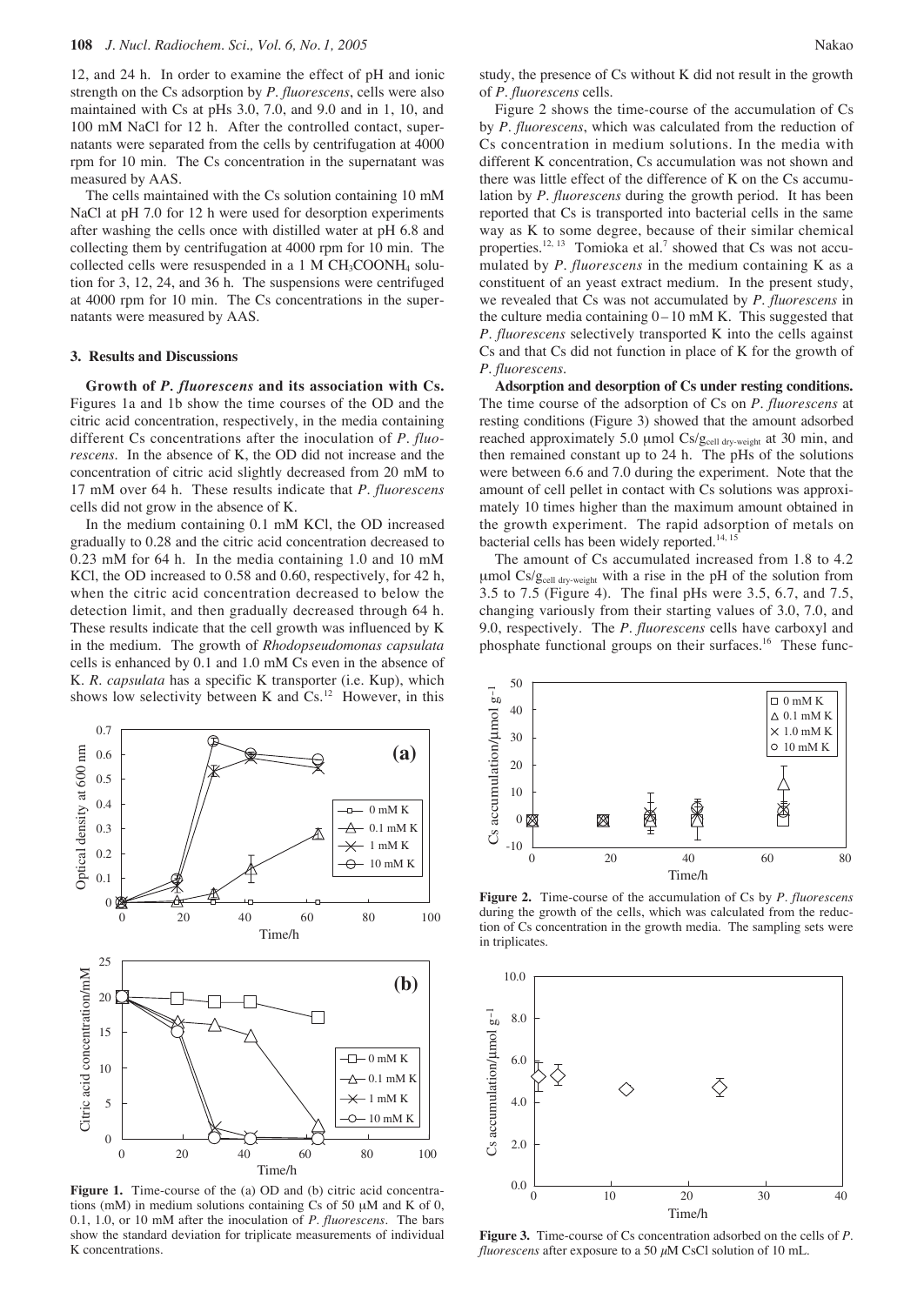

**Figure 4.** Effect of pH on the accumulation of Cs by *P. fluorescens* cells. The final pHs are shown in the figure.

tional groups deprotonate with increasing pH and consequently associate with cations.10 The pH dependence in the Cs adsorption showed that the adsorption of Cs occurred through the exchange with  $H<sup>+</sup>$  on functional groups of the cell surfaces of *P. fluorescens*.

Figure 5 shows Cs accumulation by *P. fluorescens* cells at 1, 10, and 100 mM NaCl at pH  $6.9 \pm 0.1$ . The amount of the Cs accumulated was 4.5, 3.0, and 1.9  $\mu$ mol Cs/ $g_{cell}$ <sub>dry-weight</sub> at 1.0, 10, and 100 mM NaCl, respectively. The decrease in the amount of Cs accumulation with increasing Na concentration results from competition in the adsorption of Cs and Na by the functional groups of the cell surfaces. Intracellular Cs accumulation through Na transport channels is unlikely to occur because no Cs was accumulated under the growing condition (Figure 2).

The time course of the desorption of Cs from the Cs accumulated *P. fluorescens* at pH 7.0 for 12 h (Figure 6) showed that the adsorbed Cs was almost completely desorbed within 24 h by 1 M CH<sub>3</sub>COONH<sub>4</sub>. A 1 M CH<sub>3</sub>COONH<sub>4</sub> solution is typically used as an extract solution to estimate the amount of the reversible cations in soils.<sup>17</sup> Thus, Cs is reversibly adsorbed on the functional groups of the cell surfaces of *P. fluorescens*. The Cs desorption rate was slower than the Cs adsorption rate. Ohnuki and Kozai<sup>18</sup> reported that the desorption and the adsorption rates were almost equivalent in the case of smectite. *P. fluorescens* has peptidoglycan layers on its cell walls, which consist of a cross-linked mesh structure.<sup>19</sup> The results suggest that adsorption of Cs on the cell surfaces of *P. fluorescens* differs from that on the reversible site in smectite.

Oughton et al.<sup>20</sup> reported that approximately  $10\%$  of radiocesium was extracted with 1 M CH3COONH4 from contaminated soils collected at 3 places in the 30 km exclusion zone surrounding the Chernobyl reactors. Even with a heated and consequently highly reactive acid solution (pH 2.0, 80 ˚C), more than  $60\%$  of the radiocesium could not be extracted.<sup>20</sup> The Cs fixation in soils can be explained as an irreversible adsorption of Cs on micaceous clays through the formation of inner-sphere complexes.<sup>21, 22</sup> On the other hand, it was reported that Cs fixation on clay minerals was reduced by adding humic substances because of a decrease in the average affinity of the cation adsorption sites of  $Cs^{23}$  It is well known that reversible cations in the adsorption phase are available to plants. Our results suggest that Cs adsorption on the bacterial cell surfaces of *P. fluorescens* plays a less important role in restricting the migration of Cs than micaceous clays but might enhance the plant availability of Cs, because Cs was adsorbed on the bacterial cells reversibly.

No investigation has been conducted on preferential adsorption of Cs between micaceous clays and *P. fluorescens*. *P. fluorescens* releases strong chelate reagents (i.e. siderophore),<sup>24</sup>



**Figure 5.** Effect of the NaCl concentration on the accumulation of Cs by *P. fluorescens* cells*.*



**Figure 6.** Time-course of the Cs concentration desorbed from cells of *P. fluorescens* by a 1 M CH<sub>3</sub>COONH<sub>4</sub> solution. The Cs fraction was defined to be 100% when all the adsorbed Cs was desorbed.

which may enhance Cs desorption from micaceous clays by dissolving the inner-sphere structure complexes. Even though *P. fluorescens* accumulated only a small amount of Cs, further investigation should be performed to elucidate the effects of bacteria on the migration behavior of Cs in soils.

### **References**

- (1)Bossew, M. Gastberger, H. Gohla, P. Hofer, and A. Hubmer, J. Environ. Radioactiv. **73**, 97 (2004).
- (2)B. Salbu, D. H. Oughton, A. V. Rantnikov, T. L. Zhigareva, S. V. Kruglov, K. V. Petrov, N. V. Grebenshakikova, S. K. Firsakova, N. P. Astasheva, N. A. Loshchilov, K. Hove, and P. Strand, Health Phys. **67**, 518 (1994).
- (3) Y.G. Zhu and E. Smolders, J. Exp. Bot. **51**, 1635 (2000).
- (4) H. Tsukada and Y. Nakamura, Sci. Total Environ. **228**, 111 (1999).
- (5) T. J. Beveridge and S. F. Koval, Appl. Environ. Microbiol. **42**, 325 (1992).
- (6) S. Silver and M. Walderhaug, Microbiol. Rev. 195 (1992).
- (7) N. Tomioka, H. Uchiyama, and O. Yagi, Appl. Environ. Microbiol. **58**, 1019 (1992).
- (8) N. Tomioka, H. Uchiyama, and O. Yagi, Appl. Environ. Micobiol. **60**, 2227 (1994).
- (9) D. Bossemeyer, A. Schrosser, and E.P. Bakker, J. Bacteriol. **171**, 2219 (1989).
- (10)V. R. Phoenix, R. E. Martinez, K. O. Konhauser, and F. G. Ferris, Appl. Environ. Microbiol. **68**, 4827 (2002).
- (11)A. J. Francis, C. J. Dodge, and J. B. Gillow, Nature **356**, 140 (1992).
- (12)P. Jasper, J. Bacteriol. **133**, 1314 (1978).